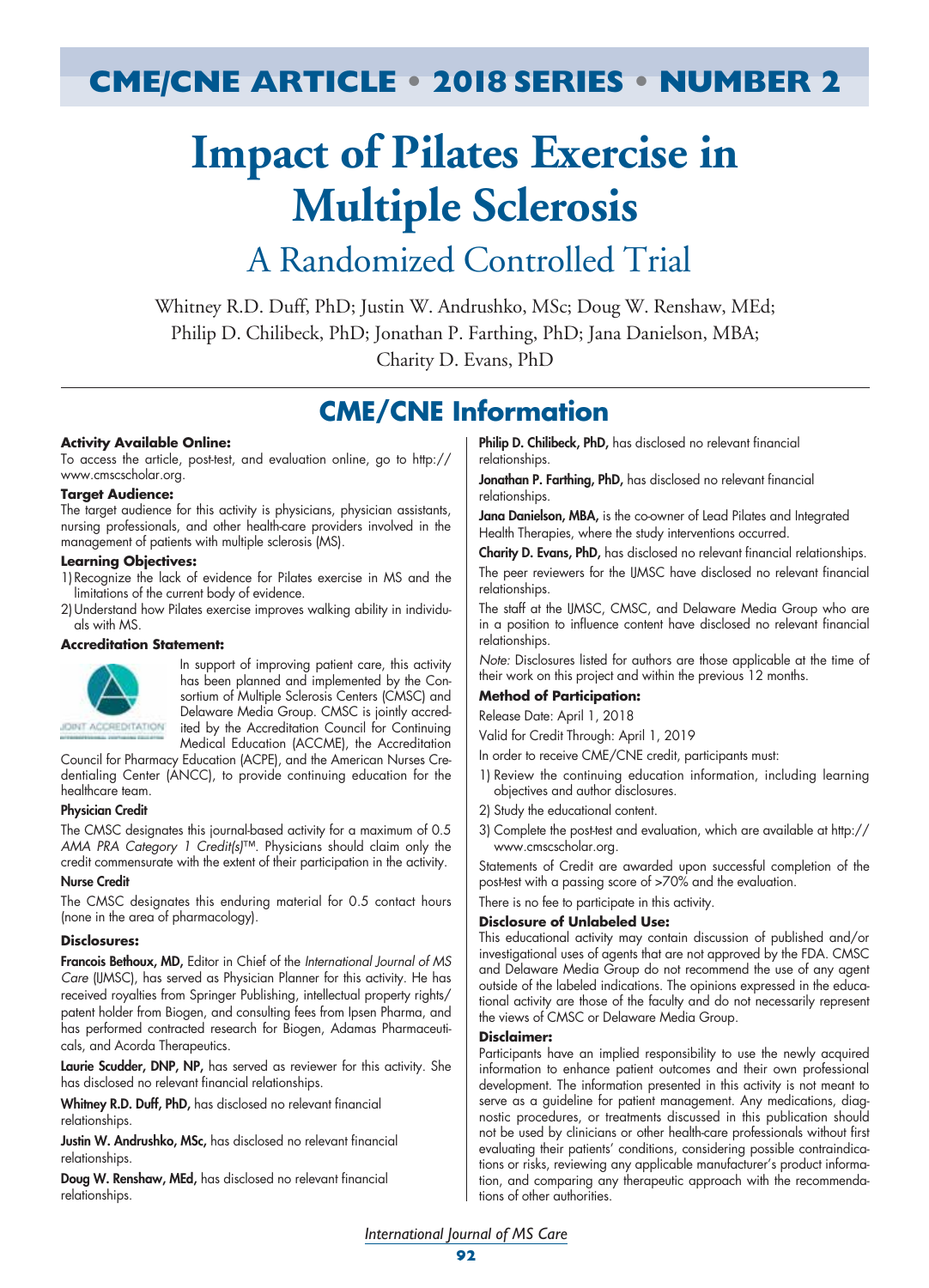**Background:** *Pilates is a series of exercises based on whole-body movement and may improve mobility in people with multiple sclerosis (MS). The purpose of this study was to determine the effect of Pilates on walking performance in people with MS.* 

**Methods:** *30 individuals with MS who were not restricted to a wheelchair or scooter (Patient-Determined Disease Steps scale score <7) were randomized to receive Pilates (twice weekly) and massage therapy (once weekly) or once-weekly massage therapy only (control group). The Pilates was delivered in a group setting (five to ten participants per session). The primary outcome was change in walking performance (6-Minute Walk Test) after 12 weeks. Secondary outcomes included functional ability (Timed Up and Go test), balance (Fullerton Advanced Balance Scale), flexibility (sit and reach test), body composition (dual-energy X-ray absorptiometry), core endurance (plank-hold test), and muscle strength and voluntary activation (quadriceps). Intention-to-treat analysis was performed using a two-factor repeated-measures analysis of variance.* 

**Results:** *Walking distance increased by a mean (SD) of 52.4 (40.2) m in the Pilates group versus 15.0*   $(34.1)$  m in the control group (group  $\times$  time,  $P = .01$ ). Mean (SD) time to complete the Timed Up and *Go test decreased by 1.5 (2.8) seconds in the Pilates group versus an increase of 0.3 (0.9) seconds in the control group (group*  $\times$  *time, P = .03). There were no other significant differences between groups over time.*

**Conclusions:** *Pilates improved walking performance and functional ability in persons with MS and is a viable exercise option to help manage the disease. Int J MS Care.* **2018;20:92-100.**

vidence consistently shows that exercise therapy<br>has beneficial effects on physical performance<br>and quality of life in persons with multiple<br>seleccise (MS) <sup>1-3</sup> Pilotes is a sories of exercises beard on has beneficial effects on physical performance and quality of life in persons with multiple sclerosis (MS).<sup>1-3</sup> Pilates is a series of exercises based on whole-body movement that emphasizes awareness of body structure, body alignment, and muscle recruitment with a focus on stabilizing core muscles during dynamic movement. As such, Pilates may have a beneficial effect in persons with MS because activation of core muscles could combat difficulties with mobility and balance.<sup>4,5</sup> A modest 10% to 14% improvement in walking performance has been reported with Pilates, along with improvements in functional ability, balance, strength, and well-being.<sup>4,6-11</sup> However, previous studies have been

From the College of Medicine (WRDD), College of Kinesiology (JWA, DWR, PDC, JPF), and College of Pharmacy and Nutrition (CDE), University of Saskatchewan, Saskatoon, SK, Canada; and Lead Pilates and Integrative Therapies, Saskatoon, SK, Canada (JD). *Correspondence:* Charity D. Evans, PhD, College of Pharmacy and Nutrition, 104 Clinic Pl., University of Saskatchewan, Saskatoon, SK S7N 2Z4, Canada; e-mail: charity.evans@usask.ca.

Note: Trial registration: www.clinicaltrials.gov; study number: NCT03006900. Supplementary material for this article is available on IJMSC Online at ijmsc.org.

DOI: 10.7224/1537-2073.2017-066 © 2018 Consortium of Multiple Sclerosis Centers. limited by low frequency of Pilates exercises (once-weekly 30-minute sessions), $4,7$  restrictive inclusion criteria (lower disability thresholds), and nonrandomized study design.6,8,9 Furthermore, the potential benefits of Pilates include alleviation of side-to-side strength imbalances and an improved ability to recruit motor neurons, which is severely affected in persons with MS.<sup>12,13</sup> These potential benefits are due to the emphasis of Pilates training on body alignment and muscle recruitment. The primary purpose of this study was to determine the impact of a Pilates exercise program on walking ability in people with MS when conducted at a frequency recommended by the Canadian Physical Activity Guidelines for Adults with MS.<sup>14</sup> The secondary purpose of this study was to explore the potential impact of a Pilates exercise program on quality of life and additional physical performance indicators, including functional ability; balance; flexibility; body composition; core endurance; quadriceps strength, fatigability, and voluntary muscle activation; and daily/weekly physical activity. Although some of these additional indicators have been recorded in previous Pilates research, muscle strength and neural activation have not been studied and may help determine mechanisms by which mobility might be improved. We hypothesized that Pilates exercises would improve walking ability, physical performance, and quality of life.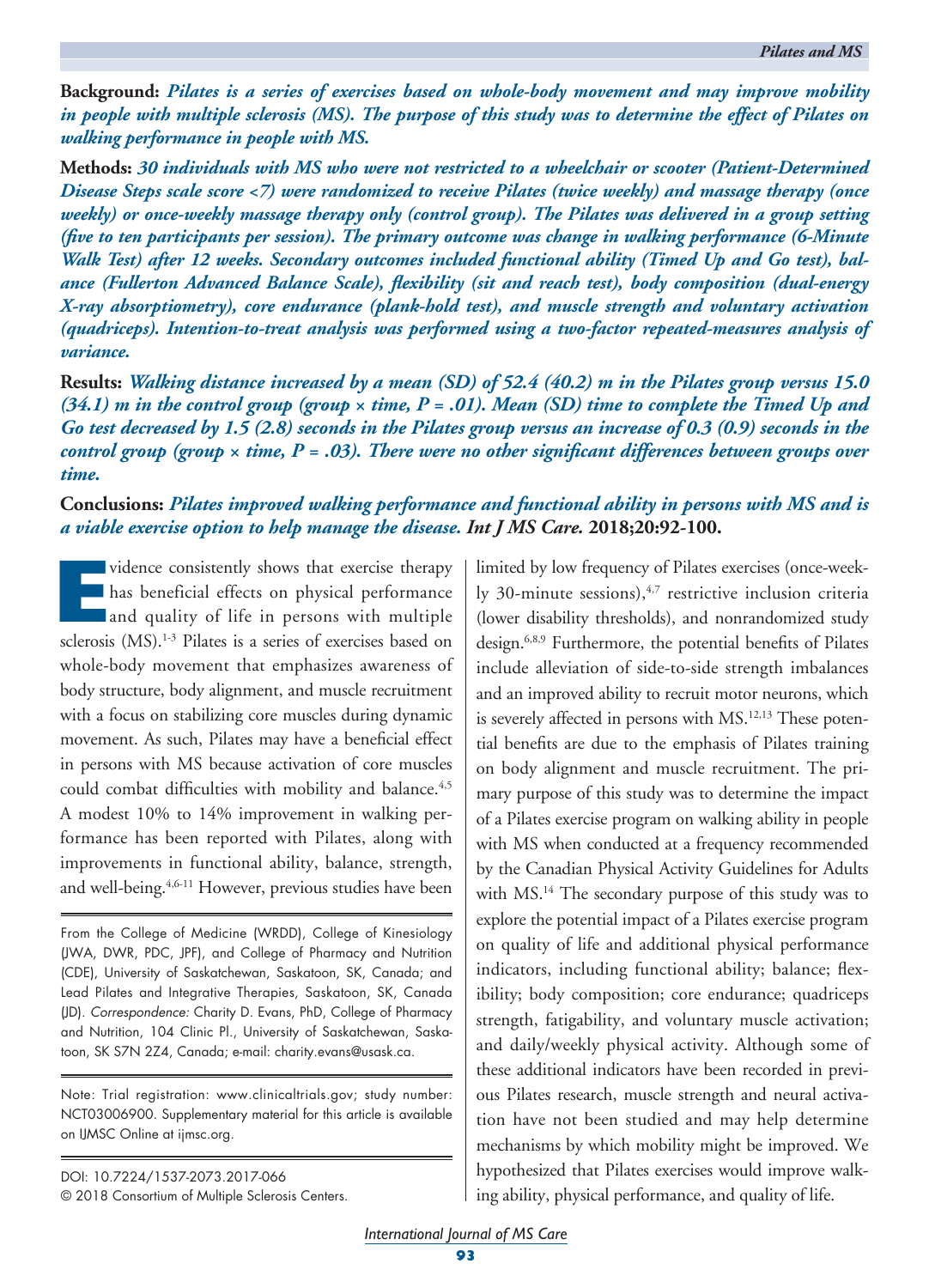# **Methods**

# **Study Design**

This was a single-blinded, parallel-group, randomized controlled trial conducted over a 12-week period. Participants were randomized 1:1 to the Pilates or control group after completing baseline testing. Randomization was performed using a computer-generated allocation schedule, with a block size of two, by a researcher (C.D.E.) who was not involved in baseline or outcome assessment or in the statistical analysis. Researchers involved in outcome assessment and analysis were blinded to group assignment, with statistical analysis blinded through coding of the study groups.

# **Participants**

Participants were recruited through advertisement by the local MS Society of Canada office and social media from November 20, 2016, through January 20, 2017. The inclusion criteria were purposely kept broad and consisted of a definite diagnosis of MS, not restricted to a wheelchair or scooter, and the ability to travel to the assessment (University of Saskatchewan) and intervention (Lead Pilates and Integrative Therapies) sites, both located in Saskatoon, Saskatchewan, Canada. To keep the study as real-world as possible, participants were not excluded because of involvement in previous or current exercise programs.

Based on a meta-analysis of Pilates in older adults, we estimated a Hedges' *g* effect size of 1.39 for improvement in walking performance.<sup>15</sup> Using this effect size, a power of 80%, and an  $\alpha$  of .05, we determined that ten participants per group were required. We aimed to recruit 15 participants per group (30 total) to account for potential attrition. All the participants signed informed consent forms and completed the Physical Activity Readiness Questionnaire for Everyone<sup>16</sup> before baseline testing to ensure that there were no contraindications to exercise participation. The study was approved by the University of Saskatchewan Biomedical Ethics Review Board.

# **Pilates and Control**

The Pilates intervention consisted of two 50-minute Pilates sessions per week. The Pilates sessions were led by experienced Comprehensive Certified Pilates instructors with training on adapting Pilates exercises for individuals with MS. The 12-week program included exercises in the standing position on the CoreAlign apparatus (www. pilates.com; Balanced Body, Sacramento, CA) and floor mat work. Each session started with a warm-up and ended with a cool-down. A range of exercises were performed, such as the CoreAlign "hoof" (focused on gait) and "angels in the snow" (focused on shoulder mobility). Existing exercises progressed in difficulty, and new exercises were introduced over the study period based on each participant's individual performance. A detailed curriculum of the Pilates program is available from the authors on request. The Pilates sessions were conducted in a group setting  $(n = 5-10)$  but were individualized to each participant's ability level and focused on proper breathing, correct body alignment, and core stabilization. Participants in the Pilates group also received a weekly 1-hour massage therapy session with a registered massage therapist specially trained in massage for MS.

Participants in the control group received only the once-weekly 1-hour massage therapy session. Massage therapy was chosen as the control because it has the potential to improve some outcomes in MS (eg, pain and stress) but would have minimal effect on the primary (walking ability) and secondary (muscular strength and endurance) outcomes.<sup>17</sup> All the Pilates and massage therapy sessions occurred at the same location (Lead Pilates and Integrated Therapies). To ensure that the study was as pragmatic as possible, participants were not restricted from performing other exercise during the study period.

# **Outcomes**

The primary outcome was walking ability as assessed via the 6-Minute Walk Test (6MWT), per the guidelines provided by the American Thoracic Society.<sup>18</sup> In brief, participants were instructed to walk as far as possible in 6 minutes by walking back and forth on a 100-ft course while using their typical assistive devices. Rest breaks were permitted, although the stopwatch continued to run during breaks, and the total distance was recorded. In exception to the guidelines, the researcher (W.R.D.D.) administering the test walked alongside the participant due to safety concerns surrounding the course (eg, doorways, floor transition molding).18 Secondary outcomes included functional ability (Timed Up and Go [TUG] tests with left and right turns)<sup>19</sup>; balance (Fullerton Advanced Balance Scale)<sup>20</sup>; flexibility (sitand-reach test); body composition (dual-energy X-ray absorptiometry)<sup>21</sup>; core endurance (plank-hold test)<sup>22</sup>; quadriceps strength (maximum voluntary contraction), fatigability (sustained maximum voluntary contraction torque drop), and voluntary muscle activation (interpolated twitch technique) (Figure S1, which is published in the online version of this article at ijmsc.org); daily/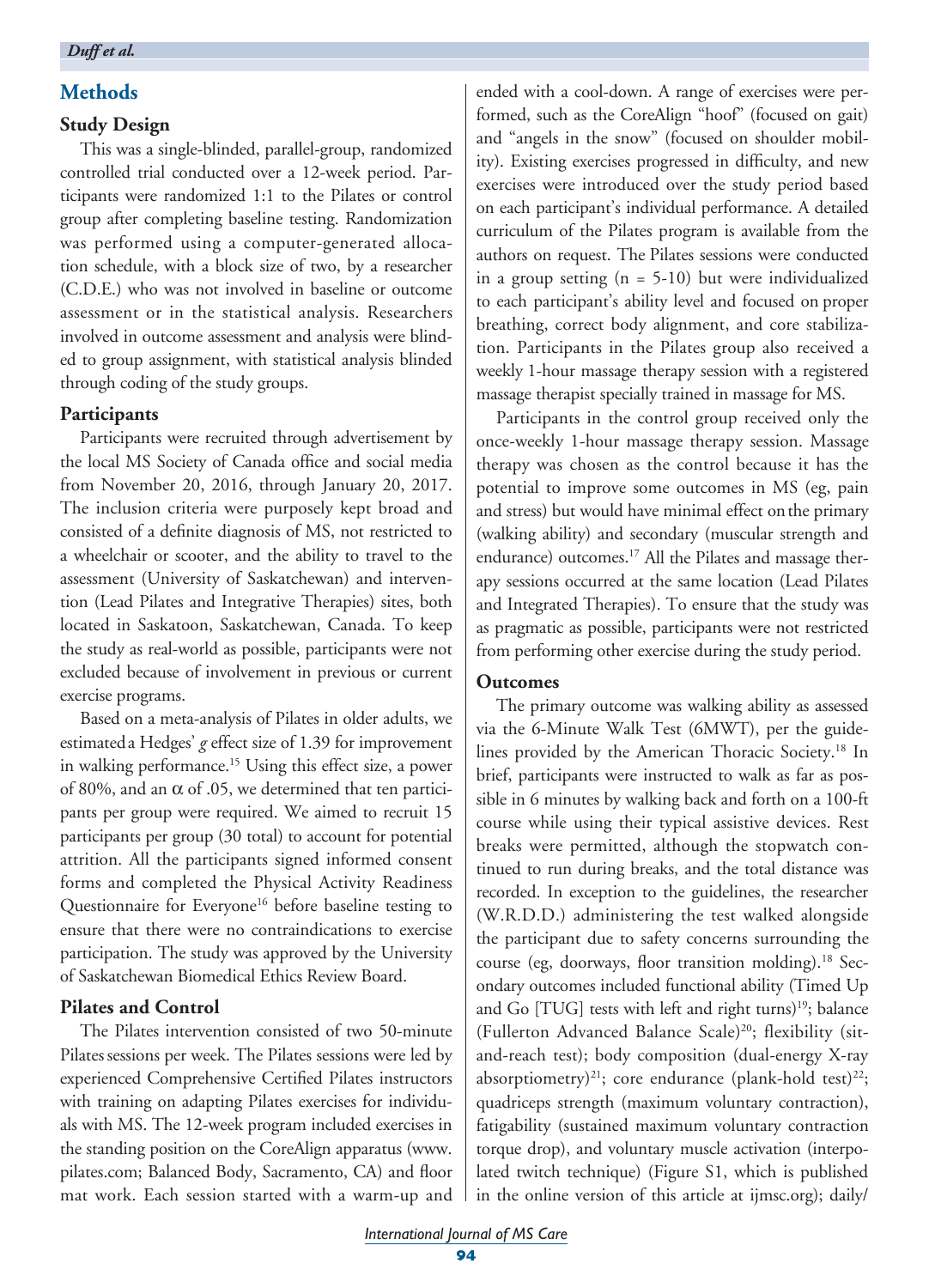weekly physical activity (Actical accelerometers [Respironics, Bend, OR])<sup>23</sup>; and quality of life (Multiple Sclerosis Quality of Life–54 instrument).<sup>24</sup> Many of the secondary outcomes were exploratory in nature in an attempt to determine the feasibility of measuring these outcomes for future exercise-related studies in the MS population. As well, outcomes such as muscle strength and neural activation are novel to the present study and may be helpful in determining mechanisms by which mobility might be improved. Detailed protocols for all the secondary outcomes are available in Appendix S1. All the outcome measures were assessed at baseline and within 1 week after the end of the intervention. All the assessments were completed at research facilities located at the University of Saskatchewan.

### **Statistical Analysis**

Baseline characteristics were compared between groups using one-way analysis of variance (ANOVA). A two-factor repeated-measures ANOVA with betweengroup factor for study group (Pilates vs. control) and within-group factor for time (baseline vs. postintervention at 12 weeks) was used. We reported effect size via

partial eta-squared  $(\eta_{\rm p}^2)$ and significance at  $P \leq$ .05 for differences in the mean change over time between groups (ie, the  $group \times time$  interaction). All data were checked and cleared for skewness and kurtosis, as well as for outliers. Welch's *F* tests were used in place of ANOVA to adjust for homogeneity of variance violations where appropriate. All the results are expressed as mean (SD) or mean absolute changes and 95% CIs. Data were analyzed on both an intention-to-treat (missing data were carried forward from the last recorded value) and perprotocol basis using IBM

SPSS Statistics for Windows (version 24.0; IBM Corp, Armonk, New York).

### **Results**

A total of 71 individuals were identified as potential participants; 30 were randomized to either the Pilates or control group (Figure 1). The mean (SD) participant age was 45.4 (8.3) years, and 77% were women. Baseline characteristics were similar between groups (Table 1). Compliance with the Pilates intervention was high, with a mean (SD) of 84.8% (15.5%) of sessions attended (median, 88.0%; range, 36%-100%). Three participants (one in the Pilates group and two in the control group) were not able to complete postintervention testing due to medical reasons but were still included in the final analyses.

The distance covered in the 6MWT increased by a mean of 52.4 m in the Pilates group compared with 15.0 m in the control group (group  $\times$  time,  $P = .01$ ) (Table 2). Although baseline scores were not statistically different between groups, we also adjusted for the baseline 6MWT distance using analysis of covariance and found similar results  $(P = .01)$  for the difference in

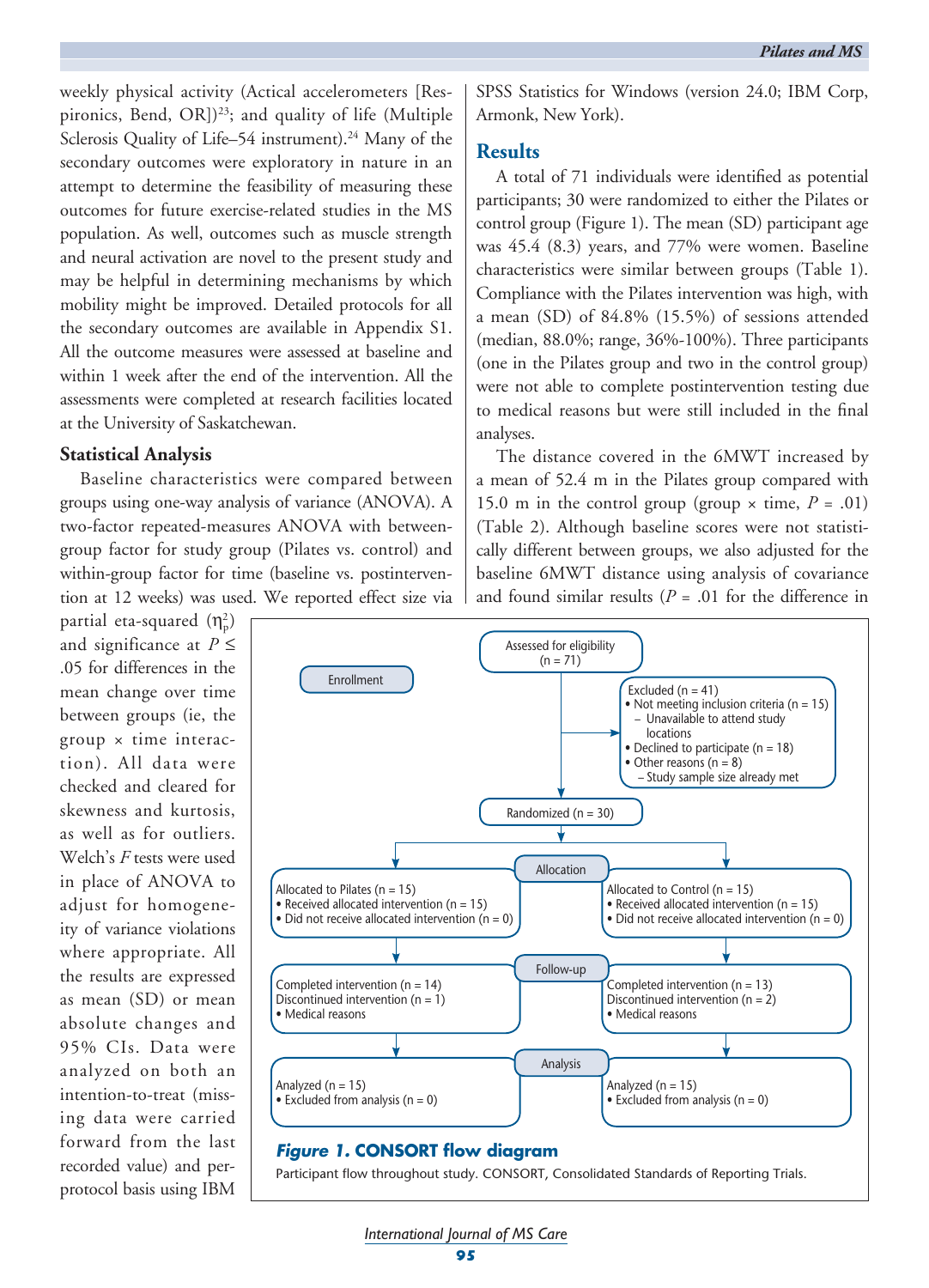# *Table 1.* **Baseline characteristics**

| Characteristic                     | Pilates group<br>$(n = 15)$ | Control group<br>$(n = 15)$ |
|------------------------------------|-----------------------------|-----------------------------|
| Age, mean $\pm$ SD, y              | $45.7 \pm 9.4$              | $45.1 \pm 7.4$              |
| PDDS scale score, mean ±           | $2.1 \pm 1.8$ [0-5]         | $2.3 \pm 2.3$ [0-6]         |
| SD [range]                         |                             |                             |
| Sex, No. (%)                       |                             |                             |
| Female                             | 12(80)                      | 11(73)                      |
| Male                               | 3(20)                       | 4(27)                       |
| Disease course, No. (%)            |                             |                             |
| <b>RRMS</b>                        | 14 (93)                     | 11 (73)                     |
| <b>SPMS</b>                        | 0                           | 2(13)                       |
| <b>PPMS</b>                        | 1(7)                        | 2(13)                       |
| Relapse in 30 d before             |                             |                             |
| baseline, No. (%)                  |                             |                             |
| Yes                                | 2(13)                       | 3(20)                       |
| No                                 | 13 (87)                     | 12(80)                      |
| Current DMT, No. (%)               |                             |                             |
| Teriflunomide <sup>a</sup>         | 2(13)                       | 1(7)                        |
| Interferon beta-1a SC <sup>b</sup> | 0(0)                        | 1(7)                        |
| Glatiramer acetate <sup>c</sup>    | 4(27)                       | 0                           |
| Interferon beta-1a IM <sup>d</sup> | 1(7)                        | 3(20)                       |
| Dimethyl fumarate <sup>e</sup>     | 3(20)                       | 4(27)                       |
| None                               | 5(33)                       | 6(40)                       |

Note: No differences between groups were statistically significant. Abbreviations: DMT, disease-modifying therapy; IM, intramuscular; PDDS, Patient-Determined Disease Steps; PPMS, primary progressive multiple sclerosis; RRMS, relapsing-remitting multiple sclerosis; SC, subcutaneous; SPMS, secondary progressive multiple sclerosis. a Aubagio; Genzyme Corp, Cambridge, MA.

**bRebif; EMD Serono Inc, Rockland, MA.** 

c Copaxone; Teva Pharmaceutical Industries Ltd, North Wales, PA. dAvonex; Biogen, Cambridge, MA.

e Tecfidera; Biogen.

post-training scores between groups adjusted for baseline scores). No differences between groups were observed for any of the secondary outcomes except for functional ability (Tables 2 and 3). Results of the TUG test with a left turn improved in the Pilates group, with a mean (SD) decrease of 1.5 (2.8) seconds compared with an increase of 0.3 (0.9) seconds for the control group (group × time, *P* = .03) (Table 3).

No adverse events were reported in either group during the intervention. However, one participant experienced severe muscle spasticity of the leg during the baseline stimulation protocol. This person fully recovered within 2 hours of the testing.

# **Discussion**

In this 12-week randomized study, a Pilates exercise program improved walking distance and a measure of independent functional ability (TUG test) in individuals with MS. There were no differences between groups for a variety of secondary end points, including balance, flexibility, muscle strength, and quality of life.

Although it is known that physical activity is beneficial for individuals with  $MS<sub>1</sub><sup>2,3</sup>$  only a few studies have specifically examined Pilates, and none have been conducted in a Canadian cohort to our knowledge. The present observations of a 15% benefit in walking performance and some improved functional ability with Pilates exercises support previous studies.<sup>4,6-8,11</sup> A 12-week Pilates program improved walking speed (Timed 10-Meter Walk test) $4$  and distance (2-Minute Walk Test and 6MWT) and functional ability (TUG test),7 but no more so than standardized physical therapy exercises. In the first study, improvements in walking speed were small and nonsignificant, although this could be due to the poor compliance to Pilates reported during the study.<sup>4</sup> The Pilates interventions for both of these studies were limited to once-weekly 30-minute, matbased sessions; this is below the recommended frequency of at least 2 days of strength training exercises per week for adults with MS.<sup>14</sup> A higher-frequency (60 minutes, thrice weekly) 12-week Pilates program improved speed, coordination, and dynamic balance compared with a control, but not more than an aquatic training program of the same frequency.<sup>8</sup> However, these results were based on per-protocol analyses including only participants with greater than 80% compliance with the Pilates intervention.8 Improvements in functional ability were observed with an 8-week program with two 60-minute Pilates sessions weekly, although no comparisons with a control group were reported.<sup>6</sup> We attempted to improve on previous research by including participants with a wider range of disease severity, increasing the frequency of the Pilates exercises, and using the CoreAlign apparatus.

The improvement in walking ability that we observed may be partially a result of the CoreAlign exercises, which focus on improving gait by maintaining proper alignment and activation of the hamstrings. We observed a mean improvement in walking performance of 15%, which is less than the 20% considered clinically relevant.25 However, the mean improvement in TUG test time of 1.8 seconds is similar to the statistically significant difference of 1.2 seconds found when comparing older adult fallers and nonfallers.<sup>26</sup> Such improvements may suggest that Pilates could be beneficial as a complementary therapy for managing MS in some individuals. Previous work has theorized that improve-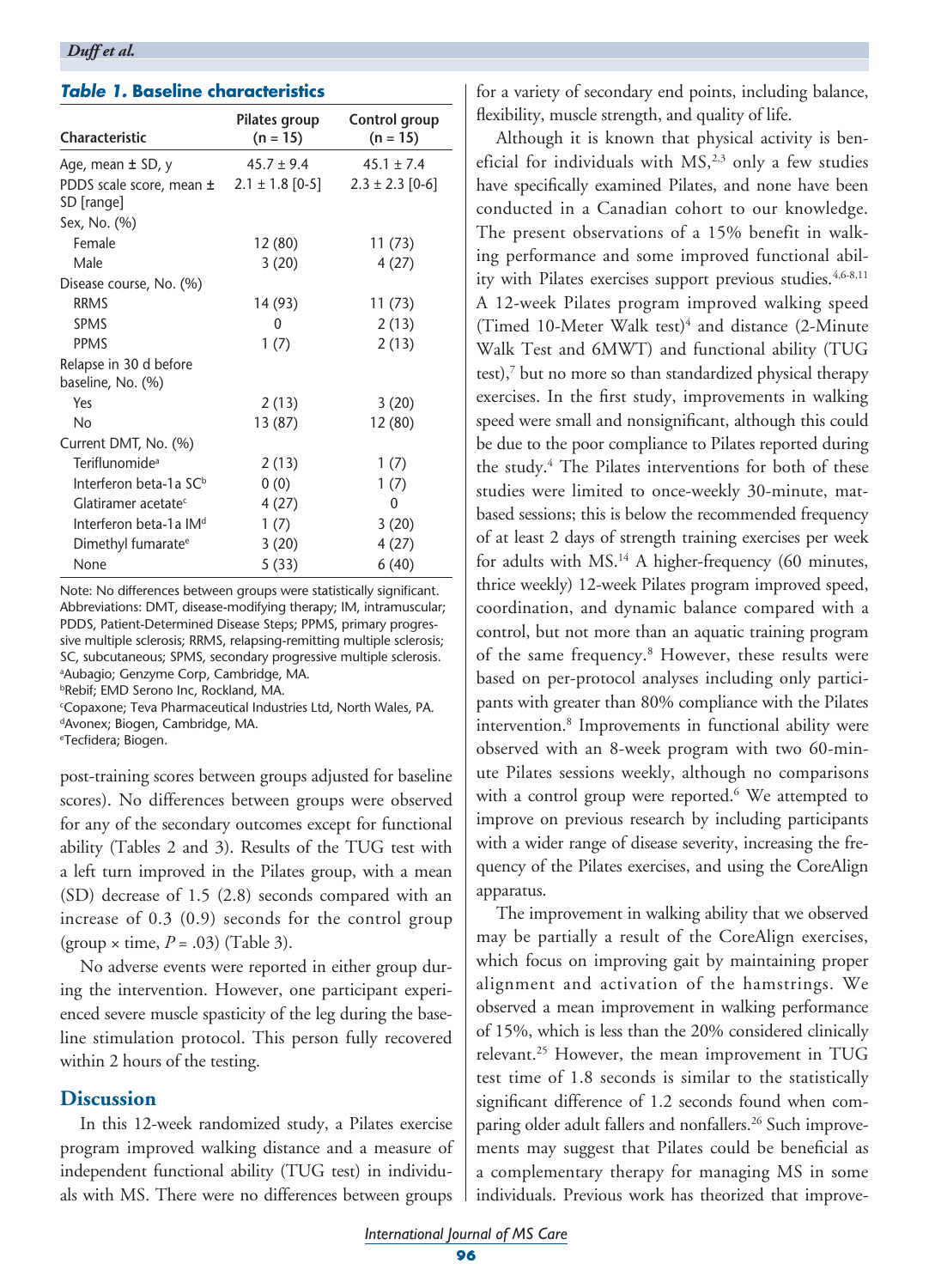# *International Journal of MS Care*

# *Table 2.* **Baseline and postintervention data by group**

|                                                    | Pilates group ( $n = 15$ ) |                     | Control group ( $n = 15$ ) |                     |
|----------------------------------------------------|----------------------------|---------------------|----------------------------|---------------------|
| Variable                                           | <b>Baseline</b>            | Postintervention    | <b>Baseline</b>            | Postintervention    |
| Physical performance                               |                            |                     |                            |                     |
| 6-MWT distance, mean (SD)                          | 419.9 (138.2)              | 472.3 (149.5)       | 455.1 (165.7)              | 470.1 (168.1)       |
| [range], m                                         | $[157-613]$                | $[141-639]$         | $[60 - 666]$               | $[60 - 688]$        |
| FABS score                                         | 28.7(11.7)                 | 31.0(9.2)           | 28.0 (13.2)                | 30.2 (13.3)         |
| Sit-and-reach distance, cm <sup>a</sup>            | 23.4(11.4)                 | 25.4 (11.0)         | 28.4 (10.8)                | 30.3(9.5)           |
| TUG test with left turn, s                         | 10.1(4.6)                  | 8.6(2.8)            | 8.6(4.9)                   | 8.9(5.0)            |
| TUG test with right turn, s                        | 9.9(4.0)                   | 8.8(3.3)            | 9.2(4.9)                   | 9.5(5.5)            |
| Body composition, kg                               |                            |                     |                            |                     |
| Total mass                                         | 80.7 (21.5)                | 81.0(21.1)          | 82.7 (28.4)                | 82.0 (29.2)         |
| Lean mass                                          | 50.9(11.6)                 | 51.5(12.1)          | 51.7(11.5)                 | 51.5(11.7)          |
| Fat mass                                           | 27.3(12.4)                 | 27.1(11.4)          | 28.8 (18.4)                | 28.2 (19.0)         |
| Body fat percentage, %                             | 32.7(8.3)                  | 32.5(7.6)           | 32.2 (10.5)                | 31.4(11.1)          |
| Muscle strength and neural activation <sup>b</sup> |                            |                     |                            |                     |
| Plank-hold test, s <sup>a</sup>                    | 51.9(45.3)                 | 50.9 (34.8)         | 51.4(32.3)                 | 67.8 (51.6)         |
| Prefatigue                                         |                            |                     |                            |                     |
| MVC left leg, Nm                                   | 122.0 (50.9)               | 115.6(43.1)         | 127.6 (38.8)               | 127.1(38.7)         |
| MVC right leg, Nm                                  | 125.9 (49.5)               | 130.0 (49.0)        | 119.4 (47.0)               | 128.0 (44.3)        |
| MVC asymmetry, Nmc                                 | 0.8(0.2)                   | 0.8(0.2)            | 0.8(0.2)                   | 0.8(0.1)            |
| Activation left leg, % <sup>d</sup>                | 74.2 (19.5)                | 75.5 (12.4)         | 79.7 (20.2)                | 70.1 (16.6)         |
| Activation right leg, %d                           | 86.2(9.7)                  | 78.2 (12.9)         | 85.6 (11.0)                | 75.8(9.4)           |
| Activation asymmetry, %c                           | 0.8(0.2)                   | 0.9(0.1)            | 0.9(0.1)                   | 0.8(0.1)            |
| Postfatigue                                        |                            |                     |                            |                     |
| MVC left leg, Nm                                   | 113.5(51.2)                | 101.3(36.2)         | 116.9(29.8)                | 118.9 (32.9)        |
| MVC right leg, Nm                                  | 106.0 (45.8)               | 108.6 (37.8)        | 110.7(31.2)                | 115.5(41.1)         |
| MVC asymmetry, Nmc                                 | 0.8(0.2)                   | 0.8(0.1)            | 0.9(0.1)                   | 0.8(0.2)            |
| Activation left leg, %d                            | 70.7 (22.2)                | 69.3 (18.7)         | 73.6 (24.1)                | 68.5 (28.5)         |
| Activation right leg, %d                           | 82.6 (12.3)                | 72.5 (14.0)         | 74.5 (21.4)                | 78.0 (12.8)         |
| Activation asymmetry, %c                           | 0.8(0.2)                   | 0.8(0.1)            | 0.9(0.1)                   | 0.8(0.3)            |
| Fatigue torque drop                                |                            |                     |                            |                     |
| Left leg                                           | 41.5(27.2)                 | 46.1(21.3)          | 45.2 (32.5)                | 48.9 (17.4)         |
| Right leg                                          | 50.0(13.0)                 | 52.7 (17.6)         | 33.5 (24.5)                | 42.3 (19.2)         |
| Fatigue asymmetry <sup>c</sup>                     | 0.7(0.4)                   | 0.7(0.2)            | 0.6(0.3)                   | 0.7(0.2)            |
| Physical QOL score <sup>e</sup>                    | 53.7 (19.6)                | 58.3 (17.6)         | 59.3 (18.5)                | 61.7(19.5)          |
| Mental QOL score <sup>e</sup>                      | 62.7 (19.3)                | 68.6 (18.8)         | 71.3 (15.4)                | 75.5 (13.8)         |
| Weekday physical activity, ac <sup>f</sup>         |                            |                     |                            |                     |
| Total                                              | 86,028.4 (80,628.2)        | 93,799.4 (94,488.2) | 69,613.9 (53,762.7)        | 87,063.0 (71,109.6) |
| Sedentary                                          | 3680.2 (1824.7)            | 6863.50 (12,863.7)  | 3218.4 (1189.2)            | 3163.71 (1291.4)    |
| Light                                              | 17,414.7 (8550.2)          | 15,160.0 (9716.3)   | 14,272.2 (8344.0)          | 13,859.8 (7869.0)   |
| Moderate                                           | 63,847.7 (74,529.3)        | 67,334.0 (69,613.8) | 49,593.1 (39,987.5)        | 67,190.8 (56,537.0) |
| Weekend physical activity, ac <sup>f</sup>         |                            |                     |                            |                     |
| Total                                              | 43,824.4 (24,984.4)        | 73,987.2 (74,460.5) | 72,898.4 (58,302.5)        | 68,762.9 (60,113.5) |
| Sedentary                                          | 3264.8 (1109.7)            | 2541.4 (1564.4)     | 3232.4 (1672.8)            | 2635.1 (1311.6)     |
| Light                                              | 12,586.7 (5691.9)          | 11,553.9 (7822.8)   | 17,815.7 (9520.1)          | 13,952.9 (10,108.8) |
| Moderate                                           | 27,972.9 (20,755.1)        | 59,891.9 (70,361.1) | 51,850.4 (51,151.9)        | 45,839.6 (41,443.7) |

Note: All values are given as mean (SD) except where noted otherwise. There were no statistically significant differences between groups at baseline.

Abbreviations: 6MWT, 6-Minute Walk Test; ac, activity count (Actical); FABS, Fullerton Advanced Balance Scale; MVC, maximum voluntary contraction; QOL, quality of life; TUG, Timed Up and Go.

a Three participants (Pilates: n = 1; control: n = 2) did not complete sit-and-reach and plank-hold tests.

 $b$ Eight participants (Pilates: n = 2; control: n = 6) did not complete entire protocol.

c Asymmetry is a ratio equivalent to weaker leg divided by stronger leg.

dAbility to contract muscle maximally.

e Higher score indicates increased QOL.

f Four participants (Pilates: n = 1; control: n = 3) did not complete 7-day accelerometer data collection.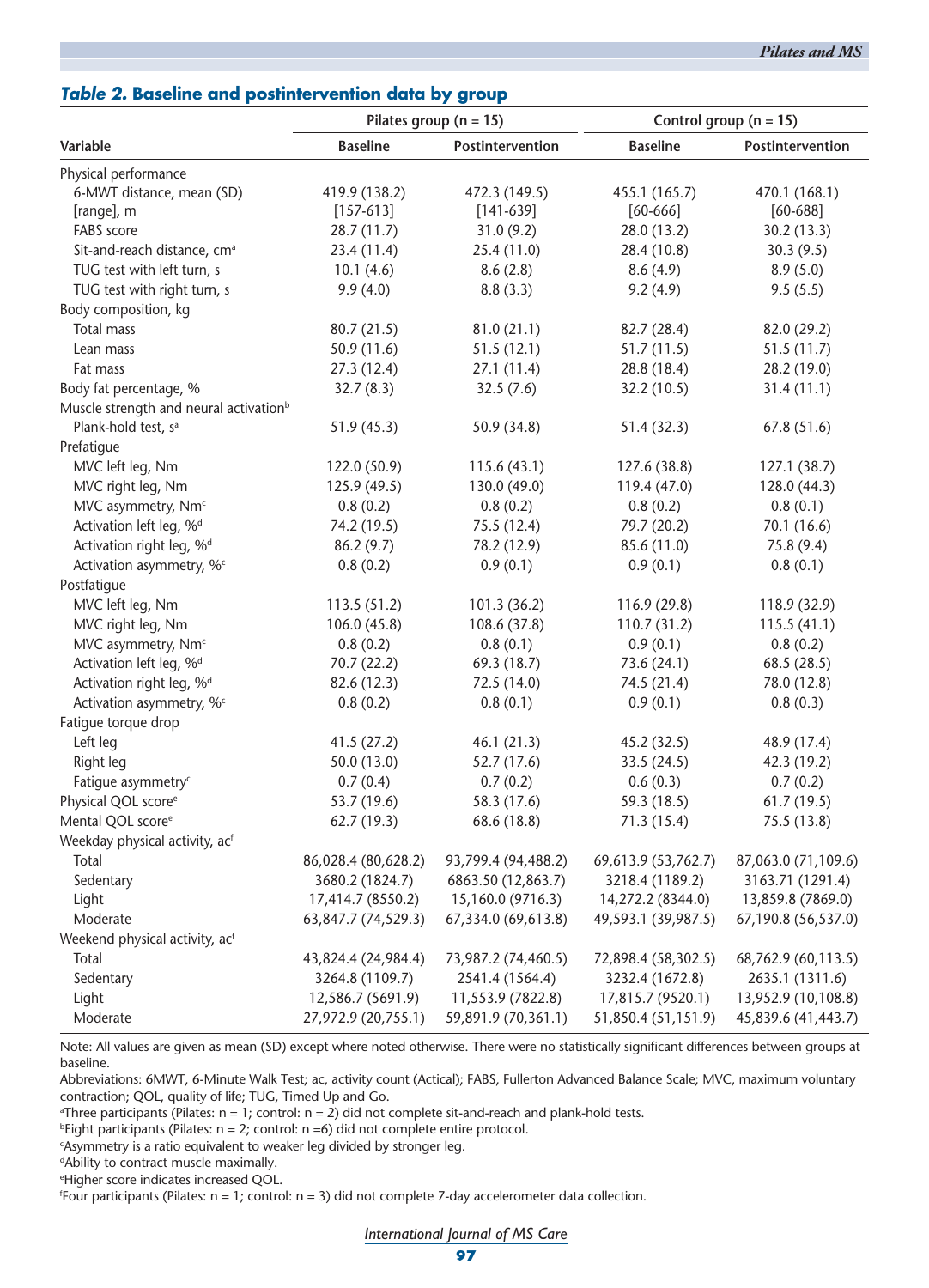#### *Duff et al.*

|                                                    | Table 3. Mean absolute changes from baseline to 12 weeks for all outcomes within groups |                                      |                  |  |  |  |
|----------------------------------------------------|-----------------------------------------------------------------------------------------|--------------------------------------|------------------|--|--|--|
|                                                    | Pilates group ( $n = 15$ )                                                              | Control group $(n = 15)$             | P value          |  |  |  |
| Physical performance                               |                                                                                         |                                      |                  |  |  |  |
| 6MWT distance, m                                   | 52.4 (32.7 to 72.1)                                                                     | 15.0 (-4.7 to 34.7)                  | .01 <sup>a</sup> |  |  |  |
| FABS score                                         | $2.3(0.3 \text{ to } 4.3)$                                                              | 2.2 (0.2 to 4.2)                     | .96              |  |  |  |
| Sit-and-reach distance, cm <sup>b</sup>            | 2.0 $(-1.8 \text{ to } 5.7)$                                                            | $1.9$ (-2.0 to 5.8)                  | .98              |  |  |  |
| TUG test with left turn, s                         | $-1.5$ ( $-2.7$ to $-0.4$ )                                                             | $0.3$ (-0.9 to 1.4)                  | .03 <sup>a</sup> |  |  |  |
| TUG test with right turn, s                        | $-1.1$ ( $-2.1$ to $-0.1$ )                                                             | $0.3$ (-0.7 to 1.4)                  | .06              |  |  |  |
| Body composition, kg                               |                                                                                         |                                      |                  |  |  |  |
| Total mass                                         | $0.3$ (-0.7 to 1.4)                                                                     | $-0.7$ ( $-1.8$ to 0.4)              | .17              |  |  |  |
| Lean mass                                          | $0.6$ (-0.6 to 1.7)                                                                     | $-0.2$ ( $-1.4$ to 0.9)              | .33              |  |  |  |
| Fat mass                                           | $-0.3$ ( $-1.5$ to 0.9)                                                                 | $-0.6$ ( $-1.8$ to 0.6)              | .68              |  |  |  |
| Body fat percentage, %                             | $-0.2$ ( $-1.4$ to $1.0$ )                                                              | $-0.8$ ( $-2.0$ to 0.4)              | .51              |  |  |  |
| Muscle strength and neural activation <sup>c</sup> |                                                                                         |                                      |                  |  |  |  |
| Plank-hold, sb                                     | $-1.0$ ( $-15.4$ to 13.4)                                                               | 16.4 (1.5 to 31.4)                   | .10              |  |  |  |
| Prefatique                                         |                                                                                         |                                      |                  |  |  |  |
| MVC left leg, Nm                                   | $-6.4$ ( $-19.1$ to 6.2)                                                                | $-0.4$ ( $-12.7$ to 11.8)            | .49              |  |  |  |
| MVC right leg, Nm                                  | 4.1 $(-12.2$ to 20.3)                                                                   | $8.6$ (-7.1 to 24.3)                 | .68              |  |  |  |
| MVC asymmetry, Nm <sup>d</sup>                     | $0.0$ (-0.1 to 0.1)                                                                     | $0.0$ (-0.1 to 0.1)                  | .62              |  |  |  |
| Activation left leg, % <sup>e</sup>                | $-0.7$ ( $-10.9$ to 9.5)                                                                | $-9.6$ ( $-22.3$ to 3.1)             | .27              |  |  |  |
| Activation right leg, % <sup>e</sup>               | $-8.0$ ( $-16.6$ to 0.6)                                                                | $-9.8$ ( $-20.1$ to 0.5)             | .78              |  |  |  |
| Activation asymmetry, % <sup>d</sup>               | $0.1$ (-0.1 to 0.2)                                                                     | $-0.1$ ( $-0.2$ to 0.1)              | .20              |  |  |  |
| Postfatigue                                        |                                                                                         |                                      |                  |  |  |  |
| MVC left leg, Nm                                   | $-12.2$ ( $-25.0$ to 0.5)                                                               | 2.0 $(-10.3$ to 14.3)                | .11              |  |  |  |
| MVC right leg, Nm                                  | 2.6 (-12.7 to 17.9)                                                                     | 4.8 (-10.0 to 19.6)                  | .83              |  |  |  |
| MVC asymmetry, Nm <sup>d</sup>                     | $0.0$ (-0.1 to 0.1)                                                                     | $0.0$ (-0.1 to 0)                    | .52              |  |  |  |
| Activation left leg, % <sup>e</sup>                | $-3.4$ ( $-13.9$ to 7.1)                                                                | $-5.0$ ( $-18.1$ to 8.1)             | .85              |  |  |  |
| Activation right leg, % <sup>e</sup>               | $-10.1$ ( $-21.6$ to 1.3)                                                               | 3.5 (-10.2 to 17.3)                  | .13              |  |  |  |
| Activation asymmetry, %d                           | $0.0$ (-0.1 to 0.2)                                                                     | $-0.1$ ( $-0.2$ to 0.1)              | .28              |  |  |  |
| Fatigue torque drop                                |                                                                                         |                                      |                  |  |  |  |
| Left leg                                           | 4.6 (-10.8 to 19.9)                                                                     | $3.7$ (-11.1 to 18.5)                | .94              |  |  |  |
| Right leg                                          | 2.7 (-10.2 to 15.6)                                                                     | $9.5$ (-3.4 to 22.4)                 | .45              |  |  |  |
| Fatigue asymmetry <sup>d</sup>                     | $0.1$ (-0.1 to 0.2)                                                                     | $0.1$ (-0.1 to 0.2)                  | .95              |  |  |  |
| Physical QOLf                                      | 4.6 $(-1.3 \text{ to } 10.5)$                                                           | $2.4$ (-3.5 to 8.3)                  | .60              |  |  |  |
| Mental QOLf                                        | 5.9 (-0.5 to 12.2)                                                                      | 4.2 $(-2.1 \text{ to } 10.6)$        | .71              |  |  |  |
| Weekday physical activity, ac <sup>9</sup>         |                                                                                         |                                      |                  |  |  |  |
| Total                                              | 7771.1 (-26,143.8 to 41,686.0)                                                          | 17,449.1 (-16,465.7 to 51,364.0)     | .68              |  |  |  |
| Sedentary                                          | 3183.3 (-2060.7 to 8427.3)                                                              | -54.6 (-5298.7 to 5189.4)            | .38              |  |  |  |
| Light                                              | $-2254.7$ ( $-6125.0$ to 1615.6)                                                        | $-412.4$ ( $-4282.8$ to 3457.9)      | .50              |  |  |  |
| Moderate                                           | 3486.3 (-19,839.5 to 26,812.1)                                                          | 17,597.7 (-5728.1 to 40,923.5)       | .39              |  |  |  |
| Weekend physical activity, ac <sup>9</sup>         |                                                                                         |                                      |                  |  |  |  |
| Total                                              | 30,162.8 (-4378.4 to 64,704.0)                                                          | $-4135.6$ ( $-38,676.8$ to 30,405.7) | .16              |  |  |  |
| Sedentary                                          | $-723.4$ (-1892.1 to 445.2)                                                             | $-597.2$ ( $-1765.9$ to 571.4)       | .88              |  |  |  |
| Light                                              | $-1032.8$ ( $-6273.7$ to 4208.1)                                                        | -3862.8 (-9103.7 to 1378.1)          | .44              |  |  |  |
| Moderate                                           | 31,919.0 (3239.1 to 60,598.9)                                                           | -6010.8 (-34,690.7 to 22,669.2)      | .07              |  |  |  |

Note: Values are given as mean absolute change (95% CI).

Abbreviations: 6MWT, 6-Minute Walk Test; ac, activity count (Actical); FABS, Fullerton Advanced Balance Scale; MVC, maximum voluntary contraction; QOL, quality of life; TUG, Timed Up and Go.

a Statistically significant.

 $b$ Three participants (Pilates: n = 1; control: n = 2) did not complete sit-and-reach and plank-hold tests.

Eight participants (Pilates:  $n = 2$ ; control:  $n = 6$ ) did not complete the entire protocol.

dAsymmetry is a ratio equivalent to weaker leg divided by stronger leg.

e Ability to contract muscle maximally.

f Higher score indicates increased QOL.

 $9$ Four participants (Pilates:  $n = 1$ ; control:  $n = 3$ ) did not complete 7-day accelerometer data collection.

*International Journal of MS Care*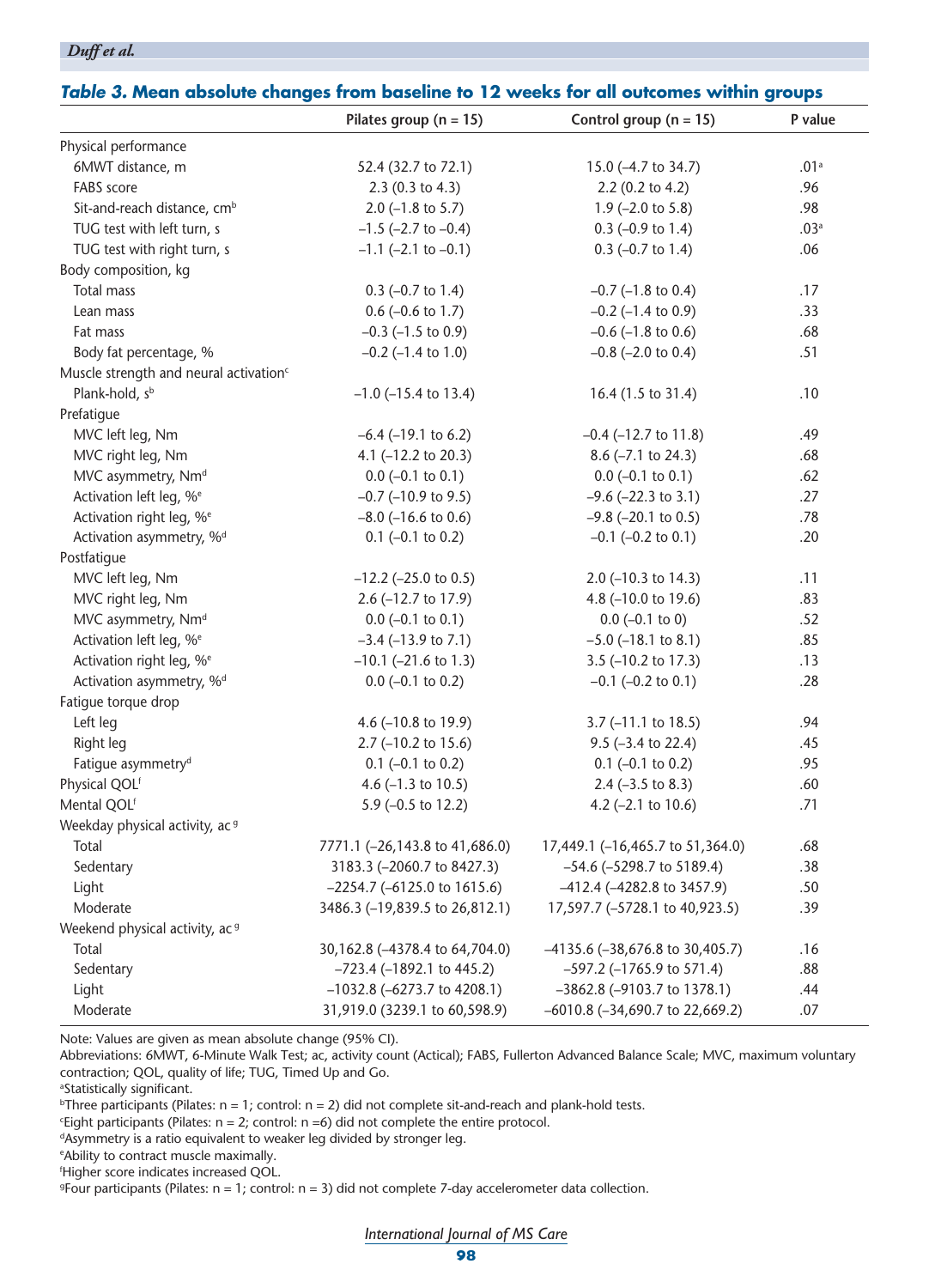ments in mobility are a result of increased core strength, stability, and activation with Pilates.<sup>6,11</sup> Although the present study did not directly evaluate these variables, our measure of core endurance (timed plank) did not improve with Pilates compared with the control group. We also did not observe a difference in neuromuscular performance (strength, voluntary activation) of the legs. Thus, the improvements in mobility from Pilates may also be due to improved kinesthetic awareness, particularly during ambulation. Regardless of the specific mechanism of action, Pilates seems to be beneficial for individuals with MS.

Although pharmacologic options are available for the treatment of MS, there remains debate around the longterm effectiveness<sup>27-29</sup> and concerns with the safety profiles, and a lack of long-term surveillance of the newer agents exists.30-35 This, and the fact that not everyone is eligible for these drugs, leads many individuals to seek nonpharmacologic methods, including exercise, to help manage their disease. However, given the demonstrated value of physical activity in general, exercise should be a consideration in the management of MS, regardless of an individual's pharmacologic status. Therefore, identifying Pilates as a safe and effective exercise option for individuals with MS is an important finding.

The strengths of this well-powered study include the randomized controlled design, the use of a reliable primary end point commonly used in MS research,<sup>36</sup> and an intervention frequency that fulfills the current Canadian recommendations for strength training exercises in MS.14 We intentionally left the inclusion criteria broad to allow for participants with a range of

# PRACTICE POINTS

- Evidence consistently shows that exercise therapy has beneficial effects on physical performance and quality of life in individuals with MS. As a series of exercises based on whole-body movement, Pilates may improve physical functioning in people with MS.
- Walking ability was improved after a 12-week Pilates program in individuals with MS; no adverse events were reported.
- This study adds to the growing body of literature suggesting that Pilates is a safe and effective exercise option for MS and can be used by individuals with a wide range of ability levels.

ability and previous activity levels. This, combined with the fact that the intervention was conducted in an existing Pilates studio, increased the generalizability of the findings. However, limitations to this study exist. We assessed a large number of secondary outcomes without statistical adjustment. Although only one secondary outcome was statistically significantly different between groups (TUG with a left turn,  $P = .03$ ), it is possible that this result was due to chance rather than to the Pilates intervention. Not all of the secondary outcomes were measured by tests specific to MS, such as the Fullerton Advanced Balance Scale, which was developed to identify balance problems in functionally independent older adults,<sup>20</sup> and caused a ceiling effect for participants with lower disease severity in the present study. However, to our knowledge, this is one of the first studies to explore the potential neural mechanisms for improved physical performance in MS and to look at changes in training.<sup>13</sup> Although we did not observe any statistically significant results for these outcomes, we were able to determine the feasibility of measuring such outcomes for future exercise-related studies in MS populations. We chose a primary end point that focused on mobility, which is not a symptom for all individuals with MS; however, the  $6MWT$  is responsive to change, $37$  has excellent reliability,36,38 and is strongly correlated to subjective measures of fatigue and quality of life.<sup>36,39</sup> Finally, we were unable to assess whether the benefits in mobility were sustained once the intervention was completed.

In conclusion, Pilates is a safe and effective exercise option for improving mobility in individuals with MS. Future studies should compare Pilates therapy with other exercise therapies and evaluate other outcomes important in MS.  $\Box$ 

**Acknowledgments:** The authors gratefully acknowledge all study participants and the team at Lead Pilates and Integrative Therapies.

**Financial Disclosures:** Ms. Danielson is the co-owner of Lead Pilates and Integrated Health Therapies, where the study interventions occurred. She was not involved in any data collection, analyses, or interpretation of the results. The other authors have no conflicts of interest to disclose.

**Funding/Support:** This study was funded by a Hermes Canada | MS Society of Canada Wellness Research Innovation grant.

**Disclaimer:** The study sponsors had no role in the study design, data collection, data analysis, interpretation of results, writing of the manuscript, or decision to submit.